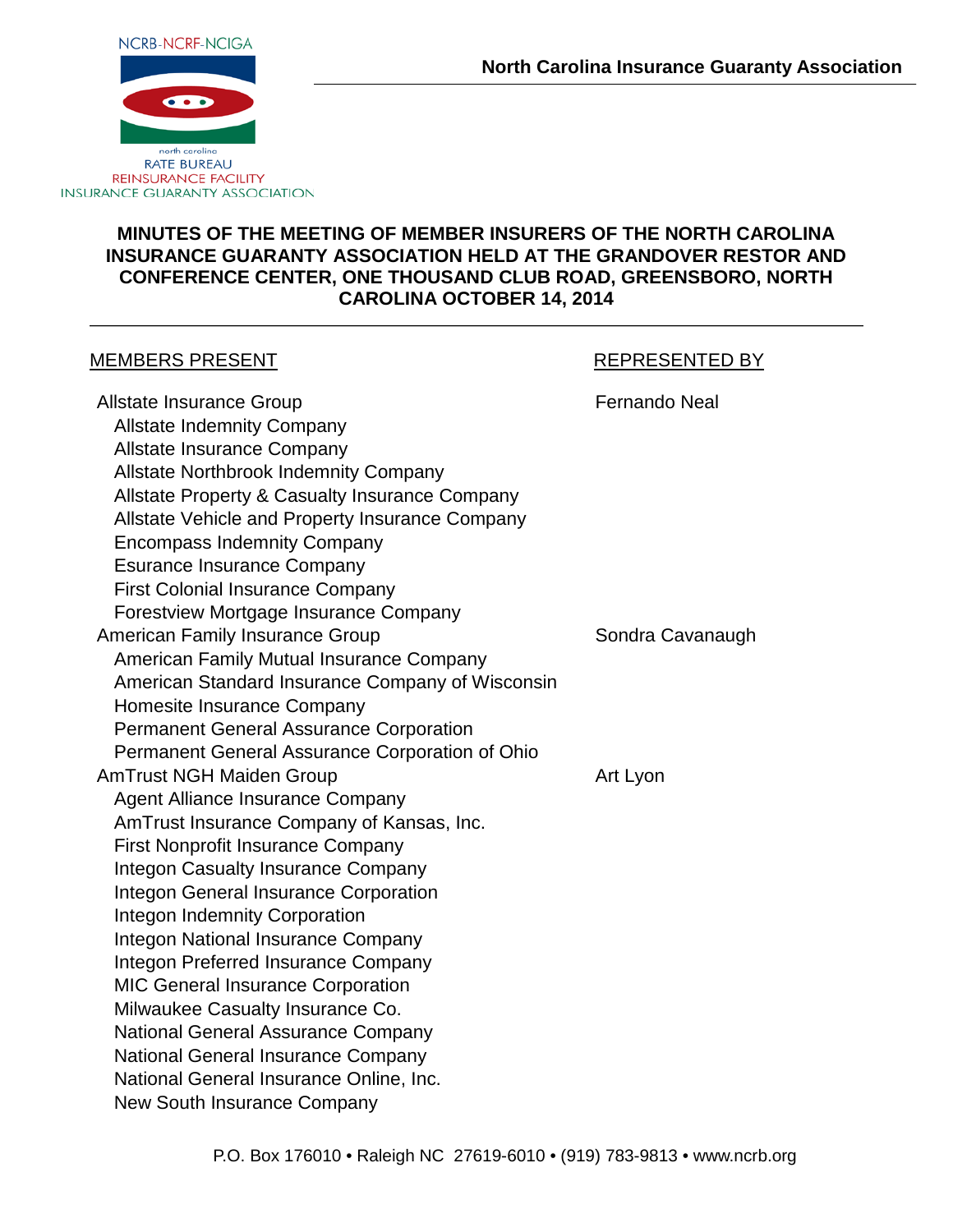Security National Insurance Company Sequoia Insurance Company Technology Insurance Company Wesco Insurance Company Liberty Mutual Group Andy Larson Andy Larson American Economy Insurance Company American Fire & Casualty Company American States Insurance Company American States Preferred Insurance Company Colorado Casualty Insurance Company Employers Insurance Company of Wausau Excelsior Insurance Company First Liberty Insurance Corporation First National Insurance Company of America General Insurance Company of America Liberty Insurance Corporation Liberty Insurance Underwriters Inc Liberty Mutual Fire Insurance Company Liberty Mutual Insurance Company Liberty Mutual Mid-Atlantic Insurance Company LM General Insurance Company LM Insurance Corporation LM Property & Casualty Insurance Company Midwestern Indemnity Company Montgomery Mutual Insurance Company Netherlands Insurance Company Ohio Casualty Insurance Company Ohio Security Insurance Company Peerless Indemnity Insurance Company Peerless Insurance Company SAFECO Insurance Company of America SAFECO Insurance Company of Indiana Wausau Business Insurance Company Wausau Underwriters Insurance Company West American Insurance Company Nationwide Corporation and a settlement of the United Seidelman Allied Insurance Company of America Superson Superson Joe Buck Allied Property & Casualty Insurance Company AMCO Insurance Company Crestbrook Insurance Company Depositors Insurance Company

Farmland Mutual Insurance Company Freedom Specialty Insurance Company

Harleysville Preferred Insurance Company

Harleysville Insurance Company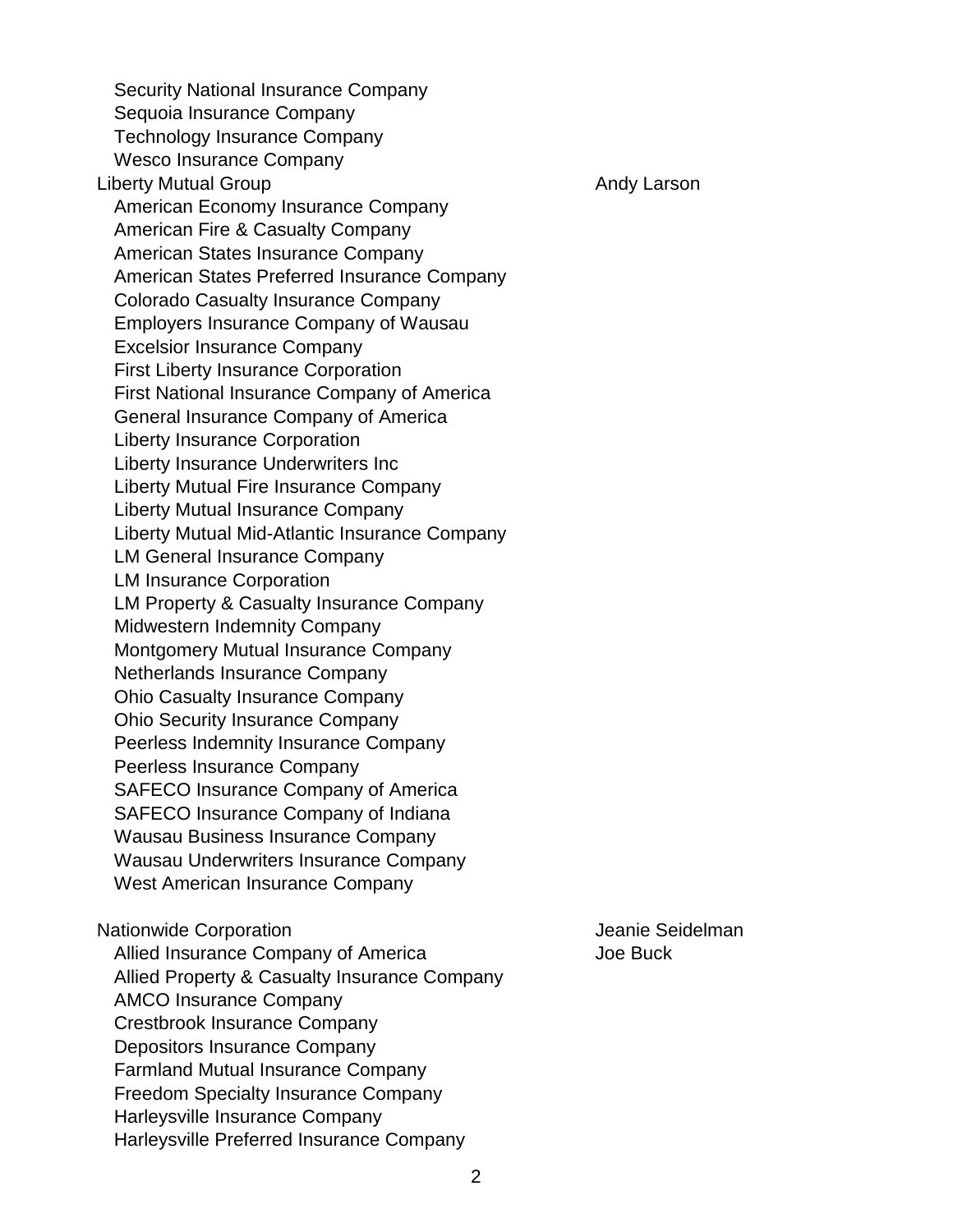| Harleysville Worcester Insurance Company                   |                      |
|------------------------------------------------------------|----------------------|
| <b>National Casualty Company</b>                           |                      |
| Nationwide Affinity Insurance Company of America           |                      |
| Nationwide Agribusiness Insurance Company                  |                      |
| Nationwide General Insurance Company                       |                      |
| Nationwide Insurance Company of America                    |                      |
| Nationwide Mutual Fire Insurance Company                   |                      |
| Nationwide Mutual Insurance Company                        |                      |
| Nationwide Property & Casualty Insurance Company           |                      |
| <b>Scottsdale Indemnity Company</b>                        |                      |
| <b>Titan Indemnity Company</b>                             |                      |
| Victoria Automobile Insurance Company                      |                      |
| Victoria Fire & Casualty Company                           |                      |
| North Carolina Farm Bureau Insurance Group                 | <b>Allen Houck</b>   |
| Farm Bureau Insurance Company of North Carolina            |                      |
| North Carolina Farm Bureau Mutual Insurance                |                      |
| Company                                                    |                      |
| <b>State Farm Illinois</b>                                 | <b>David Stoller</b> |
| <b>State Farm Fire &amp; Casualty Company</b>              |                      |
| <b>State Farm General Insurance Company</b>                |                      |
| State Farm Mutual Automobile Insurance Company             |                      |
| <b>Travelers Group</b>                                     | Kathy Muedder        |
| Automobile Insurance Company of Hartford                   |                      |
| <b>Charter Oak Fire Insurance Company</b>                  |                      |
| <b>Commercial Guaranty Insurance Company</b>               |                      |
| Discover Property & Casualty Insurance Company             |                      |
| <b>Farmington Casualty Company</b>                         |                      |
| <b>Fidelity &amp; Guaranty Insurance Company</b>           |                      |
| <b>Fidelity &amp; Guaranty Insurance Underwriters Inc.</b> |                      |
| <b>Northland Casualty Company</b>                          |                      |
| Northland Insurance Company                                |                      |
| <b>Phoenix Insurance Company</b>                           |                      |
| Select Insurance Company                                   |                      |
| St Paul Fire & Marine Insurance Company                    |                      |
| St Paul Guardian Insurance Company                         |                      |
| St Paul Mercury Insurance Company                          |                      |
| St Paul Protective Insurance Company                       |                      |
| <b>Standard Fire Insurance Company</b>                     |                      |
| <b>Travco Insurance Company</b>                            |                      |
| <b>Travelers Casualty &amp; Surety Company</b>             |                      |
| Travelers Casualty & Surety Company of America             |                      |
| <b>Travelers Casualty Company</b>                          |                      |
| <b>Travelers Casualty Company of Connecticut</b>           |                      |
| <b>Travelers Casualty Insurance Company of America</b>     |                      |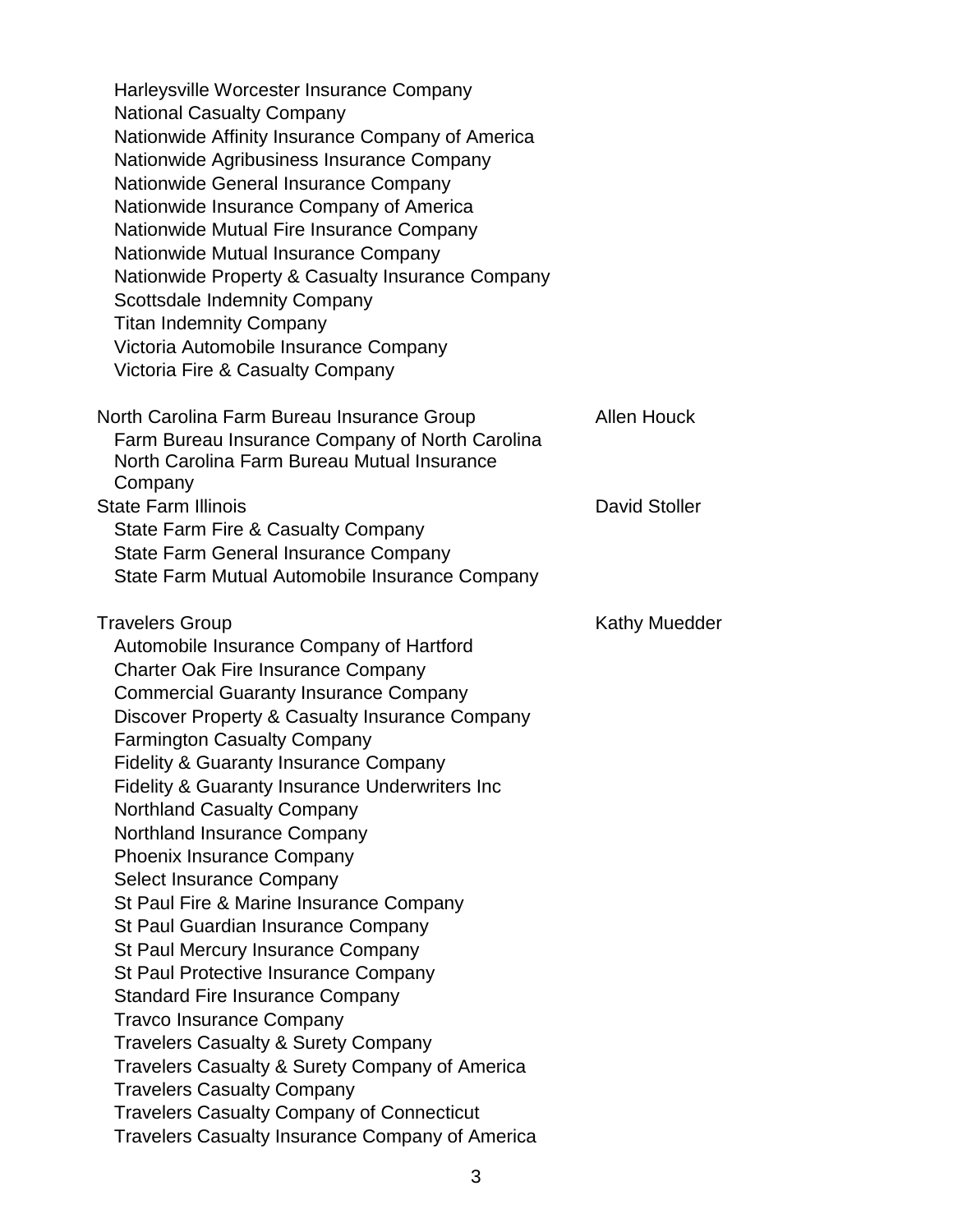Travelers Commercial Casualty Company Travelers Commercial Insurance Company Travelers Constitution State Insurance Company Travelers Home & Marine Insurance Company Travelers Indemnity Company Travelers Indemnity Company of America Travelers Indemnity Company of Connecticut Travelers Personal Insurance Company Travelers Personal Security Insurance Company Travelers Property Casualty Company of America Travelers Property Casualty Insurance Company United States Fidelity & Guaranty Company

## OTHERS PRESENT REPRESENTED BY

NCIGA Board of Directors – Public Member **Delaine Bradsher** Nelson Mullins Riley and Scarborough, LLP Chris Blake

Joe Eason Staff Staff Staff Shelley Chandler Tammy Choboy Ray Evans Vicki Godbold Fred Hoerl Donna Kallianos Mike Newton David Sink

339 other companies were represented by proxy

The meeting convened as scheduled, Mr. Houck of North Carolina Farm Mutual Insurance Company, Chairman of the Board of Directors, presiding. Mr. Houck noted the meeting was being conducted under the anti-trust and conflict of interest statement provisions adopted by the Board of Directors of the North Carolina Insurance Guaranty Association.

Mr. Evans reported that there was a quorum represented by members either appearing in person or by proxy.

# 1. **Election of Board of Directors**

Mr. Houck noted that all of the current directors had agreed to continue serving if so selected.

After receipt of the voting results, Mr. Houck announced that the members on the Board of Directors for the ensuing three years were Allstate Insurance Company, Integon Indemnity Corporation, Liberty Mutual Insurance Company, Nationwide Mutual Insurance Company, North Carolina Farm Bureau Mutual Insurance Company, State Farm Mutual Automobile Insurance Company and The Travelers Indemnity Company.